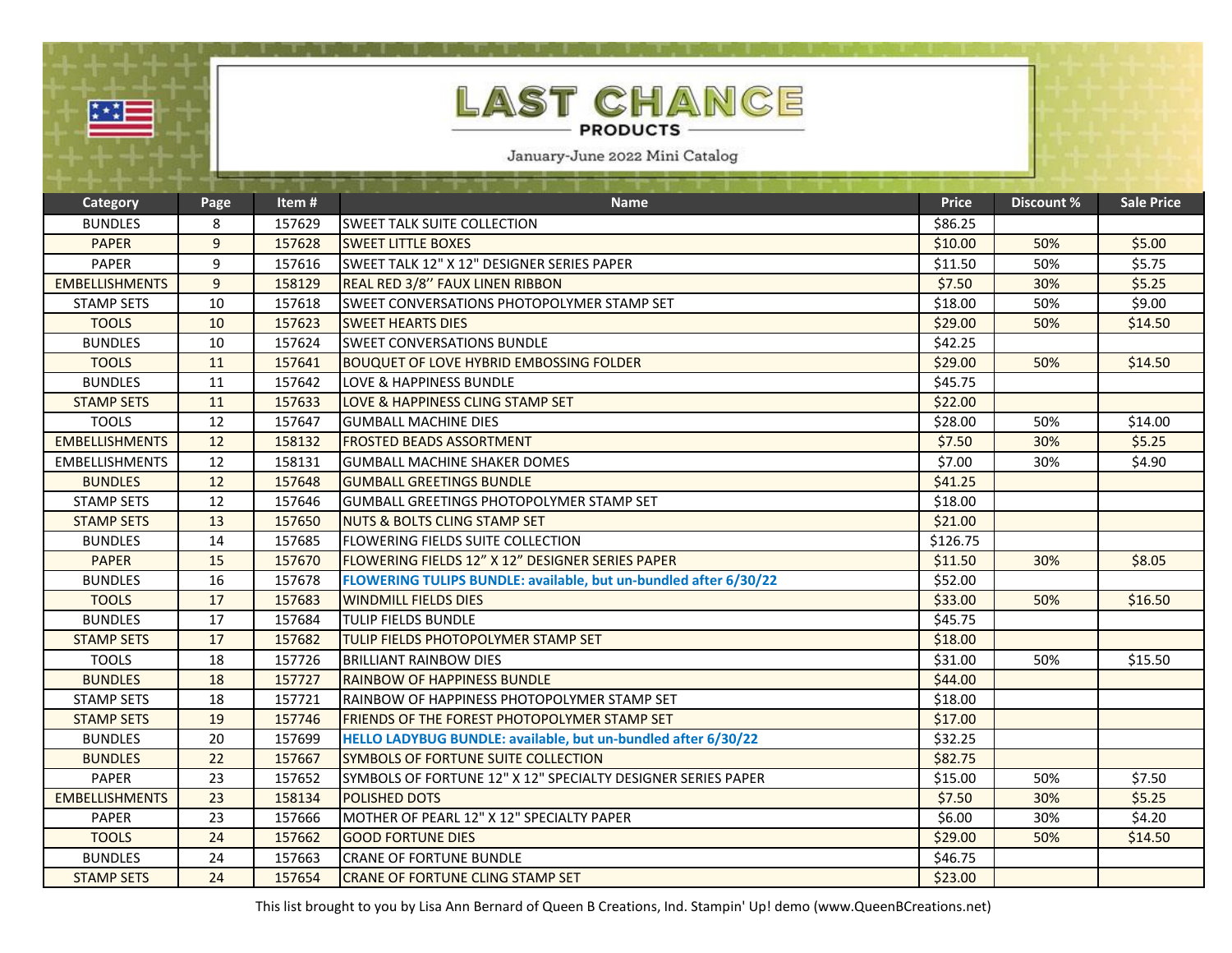| ٠<br>om. | __<br>a an |  |  |
|----------|------------|--|--|
|          |            |  |  |

## **AST CHANCE** ſL **PRODUCTS**

January-June 2022 Mini Catalog

| <b>Category</b>       | Page | Item#  | <b>Name</b>                                                         | <b>Price</b> | Discount % | <b>Sale Price</b> |
|-----------------------|------|--------|---------------------------------------------------------------------|--------------|------------|-------------------|
| <b>BUNDLES</b>        | 25   | 157719 | PARADISE PALMS BUNDLE: available, but un-bundled after 6/30/22      | \$52.00      |            |                   |
| <b>BUNDLES</b>        | 26   | 157712 | <b>BOUGHS &amp; BLOSSOMS BUNDLE: stamps retire; punch remains</b>   | \$34.00      |            |                   |
| <b>STAMP SETS</b>     | 26   | 157703 | <b>BOUGHS &amp; BLOSSOMS CLING STAMP SET</b>                        | \$20.00      |            |                   |
| <b>STAMP SETS</b>     | 27   | 157737 | <b>EASTER FRIENDS CLING STAMP SET</b>                               | \$23.00      |            |                   |
| <b>TOOLS</b>          | 28   | 157732 | <b>GREENHOUSE DIES</b>                                              | \$34.00      | 50%        | \$17.00           |
| <b>BUNDLES</b>        | 28   | 157733 | <b>GARDEN GREENHOUSE BUNDLE</b>                                     | \$50.25      |            |                   |
| <b>STAMP SETS</b>     | 28   | 157731 | IGARDEN GREENHOUSE PHOTOPOLYMER STAMP SET                           | \$22.00      |            |                   |
| <b>BUNDLES</b>        | 30   | 157691 | <b>FLOWERING RAIN BOOTS BUNDLE</b>                                  | \$49.50      |            |                   |
| <b>TOOLS</b>          | 30   | 157690 | <b>RAIN BOOTS DIES</b>                                              | \$32.00      |            |                   |
| <b>STAMP SETS</b>     | 30   | 157689 | FLOWERING RAIN BOOTS PHOTOPOLYMER STAMP SET                         | \$23.00      |            |                   |
| <b>STAMP SETS</b>     | 31   | 157748 | IKITE DELIGHT PHOTOPOLYMER STAMP SET                                | \$18.00      | 30%        | \$12.60           |
| <b>BUNDLES</b>        | 32   | 157765 | <b>ARTFULLY COMPOSED SUITE COLLECTION</b>                           | \$90.00      |            |                   |
| <b>PAPER</b>          | 33   | 157750 | ARTFULLY COMPOSED 12" X 12" DESIGNER SERIES PAPER                   | \$11.50      | 10%        | \$10.35           |
| <b>TOOLS</b>          | 34   | 157760 | <b>TROPICAL LAYERS DIES</b>                                         | \$35.00      | 50%        | \$17.50           |
| <b>BUNDLES</b>        | 34   | 157761 | <b>ARTFULLY LAYERED BUNDLE</b>                                      | \$53.00      |            |                   |
| <b>STAMP SETS</b>     | 34   | 157752 | <b>ARTFULLY LAYERED CLING STAMP SET</b>                             | \$24.00      |            |                   |
| <b>TOOLS</b>          | 35   | 157801 | <b>DETAILED DAHLIAS DIES</b>                                        | \$39.00      | 30%        | \$27.30           |
| <b>BUNDLES</b>        | 35   | 157802 | <b>DAHLIA DAYS BUNDLE</b>                                           | \$55.75      |            |                   |
| <b>STAMP SETS</b>     | 35   | 157799 | DAHLIA DAYS CLING STAMP SET                                         | \$23.00      |            |                   |
| <b>STAMP SETS</b>     | 36   | 157880 | <b>FLOWING FLOWERS CLING STAMP SET</b>                              | \$25.00      |            |                   |
| <b>BUNDLES</b>        | 37   | 157795 | DAFFODIL DAYDREAM BUNDLE: available, but un-bundled after 6/30/22   | \$54.75      |            |                   |
| <b>BUNDLES</b>        | 38   | 157858 | <b>SEAS THE DAY BUNDLE</b>                                          | \$53.00      |            |                   |
| <b>STAMP SETS</b>     | 38   | 157849 | <b>SEAS THE DAY CLING STAMP SET</b>                                 | \$23.00      |            |                   |
| <b>TOOLS</b>          | 38   | 157857 | <b>SEA DIES</b>                                                     | \$36.00      |            |                   |
| <b>BUNDLES</b>        | 40   | 157819 | AMAZING SILHOUETTES BUNDLE: available, but un-bundled after 6/30/22 | \$44.00      |            |                   |
| <b>BUNDLES</b>        | 41   | 157832 | EDEN'S GARDEN BUNDLE: available, but un-bundled after 6/30/22       | \$52.00      |            |                   |
| <b>BUNDLES</b>        | 42   | 157782 | <b>NEW HORIZONS SUITE COLLECTION</b>                                | \$78.25      |            |                   |
| <b>EMBELLISHMENTS</b> | 43   | 158141 | <b>PEBBLES ENAMEL SHAPES</b>                                        | \$7.50       | 30%        | \$5.25            |
| <b>EMBELLISHMENTS</b> | 43   | 158140 | 1/8" COTTON RIBBON COMBO PACK                                       | \$9.00       | 30%        | \$6.30            |
| <b>BUNDLES</b>        | 43   | 157779 | ON THE HORIZON BUNDLE                                               | \$50.25      |            |                   |
| <b>STAMP SETS</b>     | 43   | 157770 | ON THE HORIZON CLING STAMP SET                                      | \$23.00      |            |                   |
| <b>TOOLS</b>          | 43   | 157778 | <b>HORIZON DIES</b>                                                 | \$33.00      |            |                   |
| <b>PAPER</b>          | 43   | 157768 | NEW HORIZONS 6" X 6" DESIGNER SERIES PAPER                          | \$11.50      |            |                   |
| <b>STAMP SETS</b>     | 45   | 157868 | <b>GENTLE WAVES CLING STAMP SET</b>                                 | \$17.00      |            |                   |

This list brought to you by Lisa Ann Bernard of Queen B Creations, Ind. Stampin' Up! demo (www.QueenBCreations.net)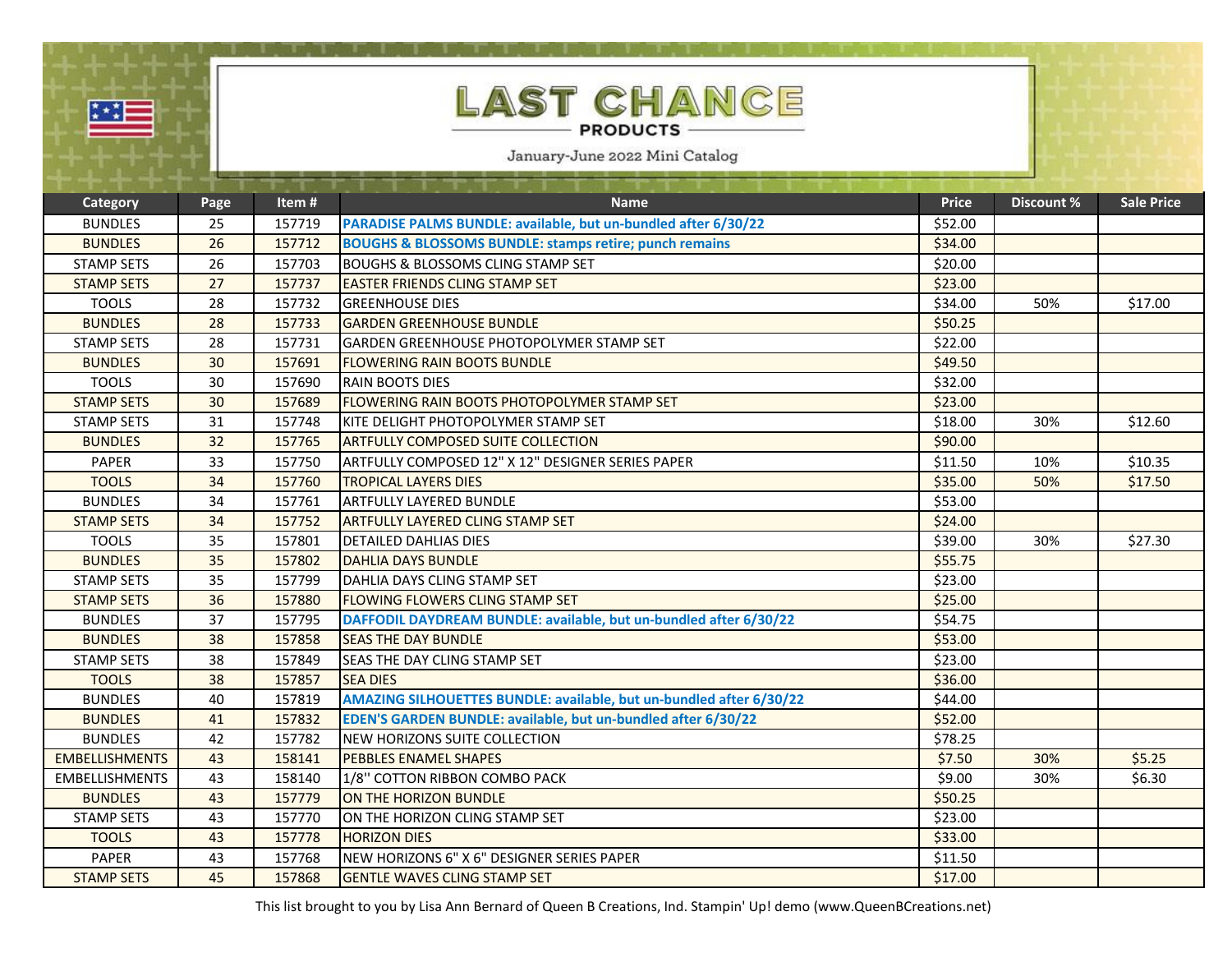| 翠星                    |      |        | LAST CHANCE<br><b>PRODUCTS</b><br>January-June 2022 Mini Catalog   |              |                   |                   |
|-----------------------|------|--------|--------------------------------------------------------------------|--------------|-------------------|-------------------|
|                       |      | Item#  |                                                                    | <b>Price</b> | <b>Discount %</b> | <b>Sale Price</b> |
| <b>Category</b>       | Page |        | <b>Name</b>                                                        |              |                   |                   |
| <b>TOOLS</b>          | 46   | 157809 | <b>SWALLOWS DIES</b>                                               | \$34.00      | 30%               | \$23.80           |
| <b>BUNDLES</b>        | 46   | 157810 | <b>SOARING SWALLOWS BUNDLE</b>                                     | \$50.25      |                   |                   |
| <b>STAMP SETS</b>     | 46   | 157804 | SOARING SWALLOWS PHOTOPOLYMER STAMP SET                            | \$22.00      |                   |                   |
| <b>BUNDLES</b>        | 48   | 158052 | <b>ABSTRACT BEAUTY-SUITE COLLECTION</b>                            | \$81.25      |                   |                   |
| <b>PAPER</b>          | 49   | 158050 | <b>ABSTRACT BEAUTY CARDS &amp; ENVELOPES</b>                       | \$10.00      | 50%               | \$5.00            |
| <b>PAPER</b>          | 49   | 158039 | ABSTRACT BEAUTY 4" X 6" SPECIALTY DESIGNER SERIES PAPER            | \$15.00      | 50%               | \$7.50            |
| <b>PAPER</b>          | 49   | 158151 | <b>ABSTRACT BEAUTY EPHEMERA PACK</b>                               | \$6.50       | 30%               | \$4.55            |
| <b>EMBELLISHMENTS</b> | 49   | 158148 | <b>ADHESIVE-BACKED HEXAGONS</b>                                    | \$7.50       | 30%               | \$5.25            |
| <b>BUNDLES</b>        | 50   | 158047 | HELLO BEAUTIFUL BUNDLE: available, but un-bundled after 6/30/22    | \$42.25      |                   |                   |
| <b>STAMP SETS</b>     | 51   | 158005 | <b>HAPPY &amp; HEARTFELT CLING STAMP SET</b>                       | \$24.00      |                   |                   |
| <b>TOOLS</b>          | 52   | 157965 | <b>SLIM CARD DIES</b>                                              | \$59.00      | 50%               | \$29.50           |
| <b>BUNDLES</b>        | 52   | 157966 | <b>SLIM SAYINGS BUNDLE</b>                                         | \$72.75      |                   |                   |
| <b>STAMP SETS</b>     | 52   | 157963 | <b>I</b> SLIM SAYINGS CLING STAMP SET                              | \$22.00      |                   |                   |
| <b>STAMP SETS</b>     | 53   | 158026 | <b>BEST DELIVERY PHOTOPOLYMER STAMP SET</b>                        | \$17.00      |                   |                   |
| <b>BUNDLES</b>        | 54   | 157977 | RANUNCULUS ROMANCE BUNDLE: available, but un-bundled after 6/30/22 | \$49.50      |                   |                   |
| <b>STAMP SETS</b>     | 55   | 157884 | <b>BRAGWORTHY CLING STAMP SET</b>                                  | \$19.00      | 50%               | \$9.50            |
| <b>STAMP SETS</b>     | 56   | 157996 | ISENTIMENTAL SWIRLS PHOTOPOLYMER STAMP SET                         | \$22.00      |                   |                   |
| <b>BUNDLES</b>        | 58   | 157959 | <b>HEART &amp; HOME-SUITE COLLECTION</b>                           | \$155.75     |                   |                   |
| PAPER                 | 59   | 157957 | <b>HEART &amp; HOME MEMORIES &amp; MORE CARD PACK</b>              | \$10.00      | 30%               | \$7.00            |
| <b>EMBELLISHMENTS</b> | 59   | 149590 | 3/8" (1 CM) DENIM RIBBON                                           | \$7.00       | 30%               | \$4.90            |
| <b>PAPER</b>          | 59   | 157958 | <b>HEART &amp; HOME MEMORIES &amp; MORE CARDS &amp; ENVELOPES</b>  | \$10.00      | 10%               | \$9.00            |
| <b>PAPER</b>          | 59   | 157956 | <b>HEART &amp; HOME DOILIES</b>                                    | \$5.00       | 10%               | \$4.50            |
| PAPER                 | 59   | 157928 | HEART & HOME 12" X 12" DESIGNER SERIES PAPER                       | \$11.50      | 10%               | \$10.35           |
| <b>STAMP SETS</b>     | 62   | 158002 | <b>MORE LOVE CLING STAMP SET</b>                                   | \$18.00      | 50%               | \$9.00            |
| <b>STAMP SETS</b>     | 62   | 158017 | EVERY CHAPTER CLING STAMP SET                                      | \$18.00      |                   |                   |
| <b>STAMP SETS</b>     | 63   | 158037 | <b>CATCH YOU LATER CLING STAMP SET</b>                             | \$23.00      |                   |                   |
| <b>BUNDLES</b>        | 64   | 157985 | HAPPY HEDGEHOGS BUNDLE: available, but un-bundled after 6/30/22    | \$32.25      |                   |                   |
| <b>TOOLS</b>          | 65   | 158142 | <b>BUTTERFLIES &amp; FLOWERS LAYERING DECORATIVE MASKS</b>         | \$10.00      | 30%               | \$7.00            |
| <b>TOOLS</b>          | 66   | 158057 | <b>CACTUS BUILDER PUNCH</b>                                        | \$18.00      | 10%               | \$16.20           |
| <b>BUNDLES</b>        | 66   | 158058 | <b>CACTUS CUTIES BUNDLE</b>                                        | \$31.50      |                   |                   |
| <b>STAMP SETS</b>     | 66   | 158056 | <b>CACTUS CUTIES PHOTOPOLYMER STAMP SET</b>                        | \$17.00      |                   |                   |
| <b>PAPER</b>          | 67   | 158068 | SUPPLE SHIMMER 12" X 12" SPECIALTY PAPER                           | \$5.00       | 30%               | \$3.50            |
| <b>STAMP SETS</b>     | 67   | 158014 | <b>LUCKY YOU CLING STAMP SET</b>                                   | \$20.00      |                   |                   |
| <b>BUNDLES</b>        | 68   | 157896 | <b>HEY SPORTS FAN-SUITE COLLECTION</b>                             | \$67.50      |                   |                   |

This list brought to you by Lisa Ann Bernard of Queen B Creations, Ind. Stampin' Up! demo (www.QueenBCreations.net)